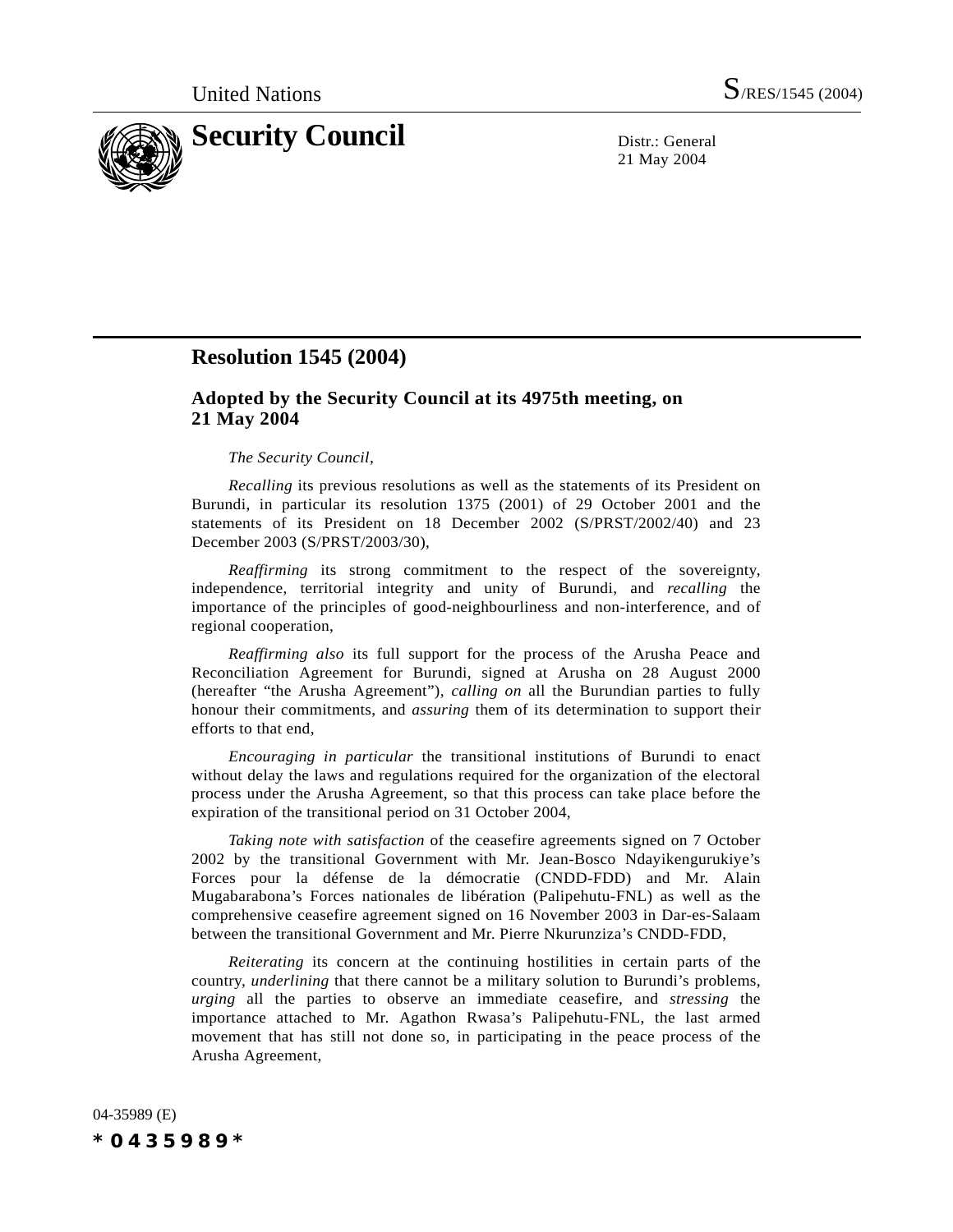*Taking note in this regard* of the talks which were started between the President of the Republic of Burundi, Mr. Domitien Ndayizeyé, and this armed movement at the meeting of 18 to 21 January 2004, at Oisterwijk in the Netherlands, as well as the congress held in Kigoma, Tanzania, from 18 to 21 April 2004, by Mr. Rwasa's Palipehutu-FNL, and *urging* the latter to conclude an agreement with the transitional Government without delay with a view to a complete cessation of hostilities and its participation in the transitional institutions,

*Condemning* all acts of violence, as well as human rights and international humanitarian law violations, and *particularly concerned* by the increasing incidents of rapes, including mass rapes,

*Reaffirming* its determination to support the efforts of Burundians to bring the perpetrators of such acts and violations to justice on the basis of the rule of law, in order to put an end to situations of impunity, and *calling upon* the parties and transitional authorities to take without delay all necessary measures to that end,

*Expressing its concern* at the tragic humanitarian situation of a large majority of the Burundian population, *recalling* that all the parties are responsible for the security of the civilian populations, and *recalling in particular* in this regard its resolutions 1325 (2000) on women, peace and security, 1379 (2001), 1460 (2003) and 1539 (2004) on children in armed conflict, and 1265 (1999) and 1296 (2000) on the protection of civilians in armed conflict,

*Taking note* of the progress achieved in preparing the disarmament, demobilization and reintegration programme for the combatants, *calling on* the parties to firmly commit themselves to that programme without delay, and *encouraging* the international financial institutions and donors to support the programme,

*Expressing its concern* at the deteriorating economic situation in Burundi in the context of the conflict, and *recognizing* that any improvement in security should be matched by tangible economic and social benefits for the population,

*Considering* that the voluntary and sustainable return of refugees and internally displaced persons will be a critical factor for the consolidation of the peace process, and will require a just solution of the issue of land ownership,

*Welcoming* the conclusions of the Forum of Development Partners for Burundi, which was held in Brussels on 13 and 14 January 2004, and *calling on* donors to honour their pledges,

*Paying tribute* to the efforts made by the African Union as well as by the States who are members of the Regional Initiative, especially Uganda and the United Republic of Tanzania, and the Facilitation, in particular South Africa, to bring peace to Burundi, and *encouraging* the African Union to maintain a strong presence in Burundi to accompany the efforts of the Burundian parties, as specified in the Arusha Agreement and subsequent agreements,

*Welcoming* the efforts of the African Mission in Burundi (AMIB) and the contingents from South Africa, Ethiopia and Mozambique which make it up, as well as the Member States which have assisted AMIB in its deployment,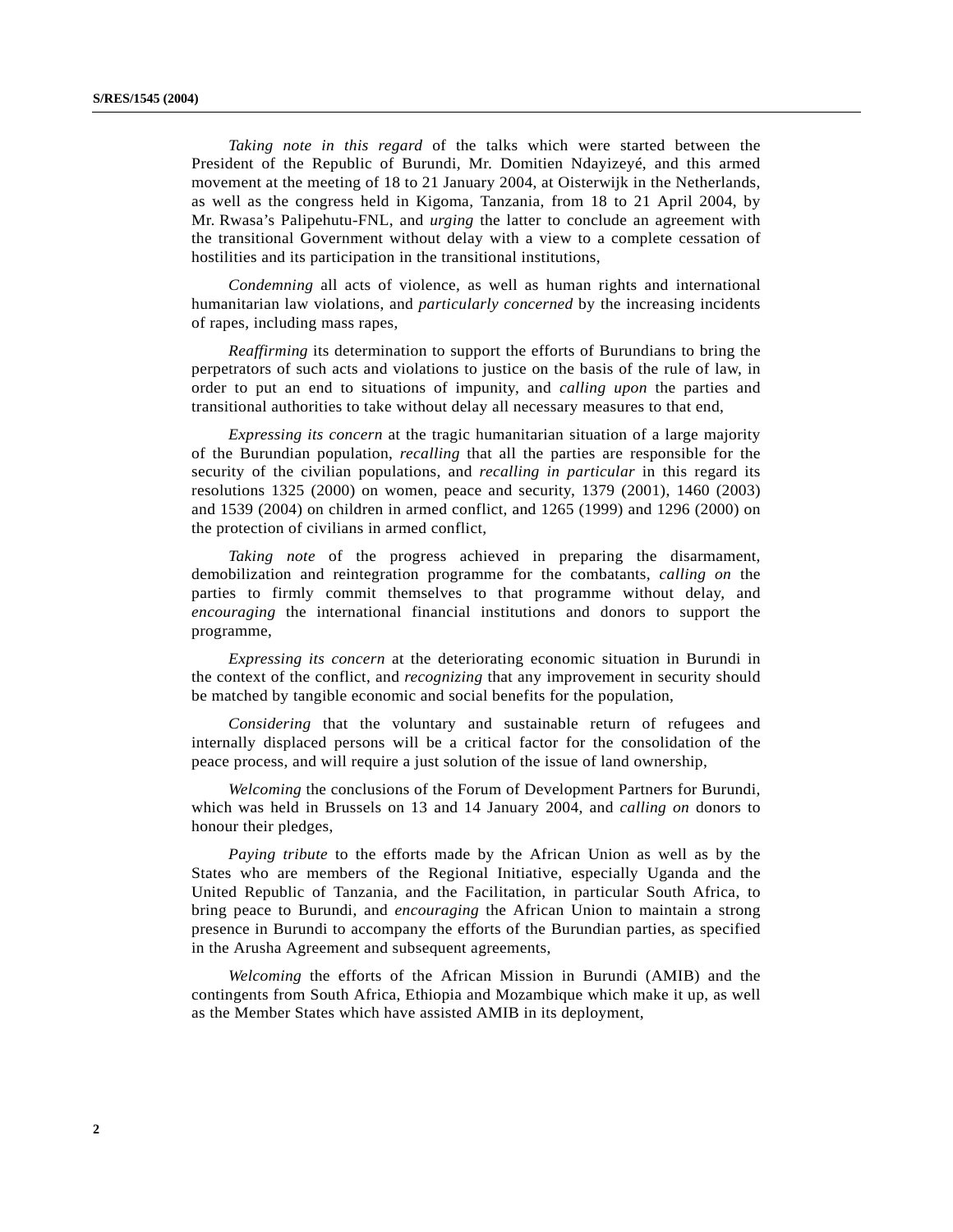*Encouraging* the efforts being undertaken to train a joint Burundian protection unit to ensure continuing security of the leaders of the transitional institutions, and *underlining* the need for this unit to be operational as soon as possible,

*Taking note* of the statements made before the Council by the President of the Republic of Burundi on 22 September 2003, and by the Deputy President of the Republic of South Africa, Mr. Jacob Zuma, on 4 December 2003, in favour of transforming AMIB into a United Nations peacekeeping operation, and *taking note also* in that regard of the letter dated 15 March 2004 addressed by Mr. Thérence Sinunguruza, Minister of External Relations and Cooperation of Burundi, to the President of the Security Council (S/2004/208), as well as the letter dated 17 March 2004 addressed by the Chairperson of the Commission of the African Union, Mr. Alpha Omar Konaré, to the Secretary-General,

*Aware* of the difficulty of sustaining stability in Burundi unless peace is restored beyond its borders, in particular in the Democratic Republic of the Congo, and *underlining* how important it is for all the States concerned, especially those of the region, to cooperate towards that end, and for the United Nations to coordinate its efforts in the two countries,

*Having considered* the report of the Secretary-General on Burundi dated 16 March 2004 (S/2004/210),

*Welcoming with satisfaction and encouraging* the efforts of the United Nations Organization to enhance the awareness of peacekeeping personnel on the need to prevent and combat HIV/AIDS and other communicable diseases,

*Noting* that obstacles remain to Burundi's stability, and *determining* that the situation in this country continues to constitute a threat to international peace and security in the region,

*Acting* under Chapter VII of the Charter of the United Nations,

1. *Welcomes* the recommendations contained in the report of the Secretary-General on Burundi dated 16 March 2004;

2. *Decides* to authorize, for an initial period of six months as from 1 June 2004, with the intention to renew it for further periods, the deployment of a peacekeeping operation in Burundi entitled United Nations Operation in Burundi (the acronym ONUB being used in all languages), pursuant to the mandate specified in paragraphs 5 to 7 hereafter, in order to support and help to implement the efforts undertaken by Burundians to restore lasting peace and bring about national reconciliation, as provided under the Arusha Agreement;

3. *Decides* that ONUB will be headed by the Special Representative of the Secretary-General, who chairs the Implementation Monitoring Committee for the Arusha Agreement, and will initially be composed of existing AMIB forces, and *requests therefore* the Secretary-General, acting in liaison with the African Union, to ensure the transfer of authority over AMIB, within ONUB's framework, to his Special Representative for Burundi;

4. *Decides further* that ONUB shall consist of a maximum of 5,650 military personnel, including 200 observers and 125 staff officers, up to 120 civilian police personnel, as well as the appropriate civilian personnel;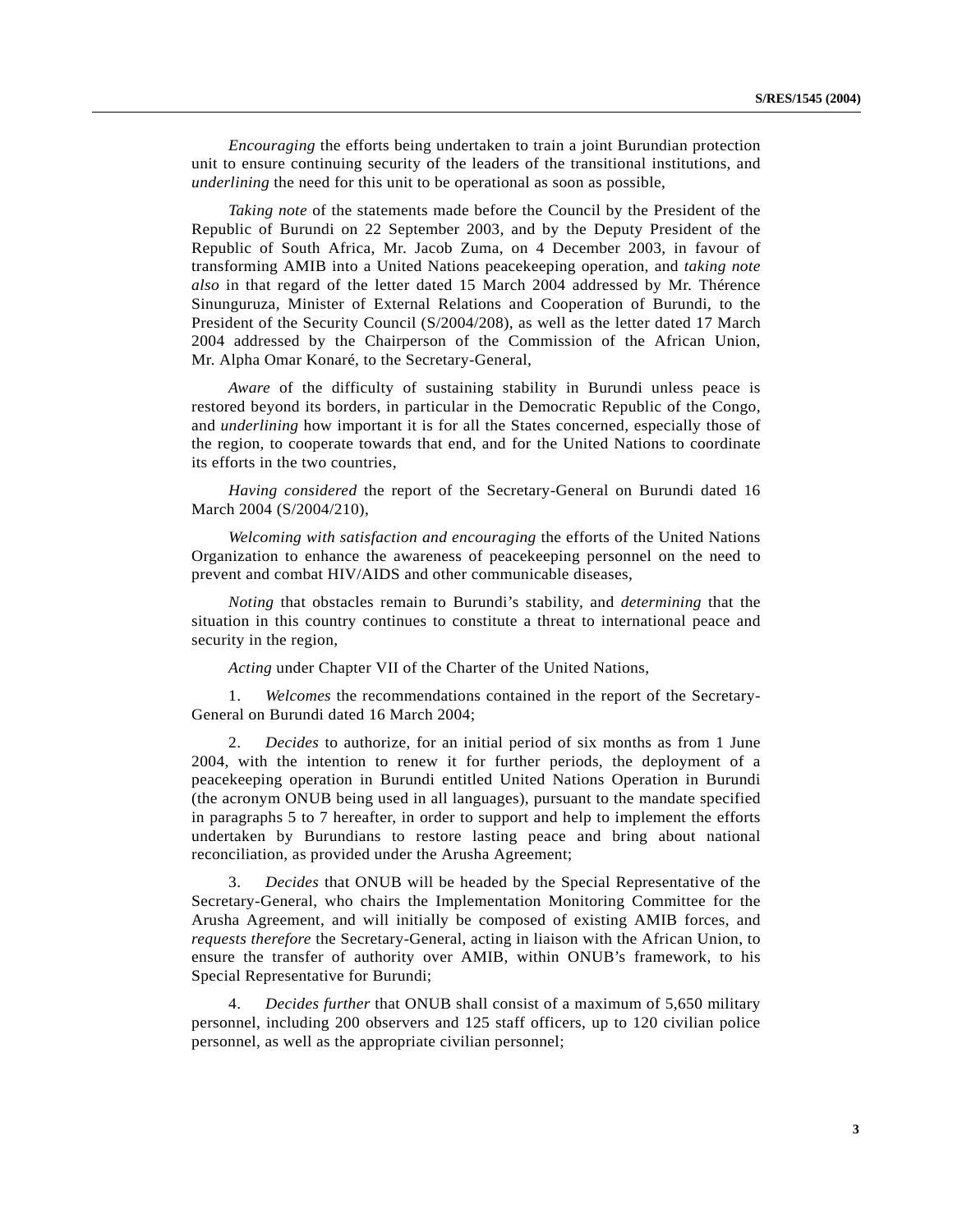5. *Authorizes* ONUB to use all necessary means to carry out the following mandate, within its capacity and in the areas where its armed units are deployed, and in coordination with humanitarian and development communities:

- to ensure the respect of ceasefire agreements, through monitoring their implementation and investigating their violations,
- to promote the re-establishment of confidence between the Burundian forces present, monitor and provide security at their pre-disarmament assembly sites, collect and secure weapons and military materiel to dispose of it as appropriate, and contribute to the dismantling of militias as called for in the ceasefire agreements,
- to carry out the disarmament and demobilization portions of the national programme of disarmament, demobilization and reintegration of combatants,
- to monitor the quartering of the Armed Forces of Burundi and their heavy weapons, as well as the disarmament and demobilization of the elements that need to be disarmed and demobilized,
- to monitor, to the extent possible, the illegal flow of arms across the national borders, including Lake Tanganyika, in cooperation with the United Nations Organization Mission in the Democratic Republic of the Congo (MONUC) and, as appropriate, with the group of experts referred to in paragraph 10 of resolution 1533,
- to contribute to the creation of the necessary security conditions for the provision of humanitarian assistance, and facilitate the voluntary return of refugees and internally displaced persons,
- to contribute to the successful completion of the electoral process stipulated in the Arusha Agreement, by ensuring a secure environment for free, transparent and peaceful elections to take place,
- without prejudice to the responsibility of the transitional Government of Burundi, to protect civilians under imminent threat of physical violence,
- to ensure the protection of United Nations personnel, facilities, installations and equipment, as well as the security and freedom of movement of ONUB's personnel, and to coordinate and conduct, as appropriate, mine action activities in support of its mandate;

6. *Decides* that ONUB shall provide advice and assistance, within its capacity and subject to carrying out tasks stipulated in paragraph 5 above, to the transitional Government and authorities to contribute to their efforts:

- to monitor Burundi's borders, with special attention to refugees, as well as to movements of combatants, especially in the Cibitoké province,
- to carry out institutional reforms as well as the constitution of the integrated national defence and internal security forces and, in particular, the training and monitoring of the police, while ensuring that they are democratic and fully respect human rights and fundamental freedoms,
- to proceed with electoral activities,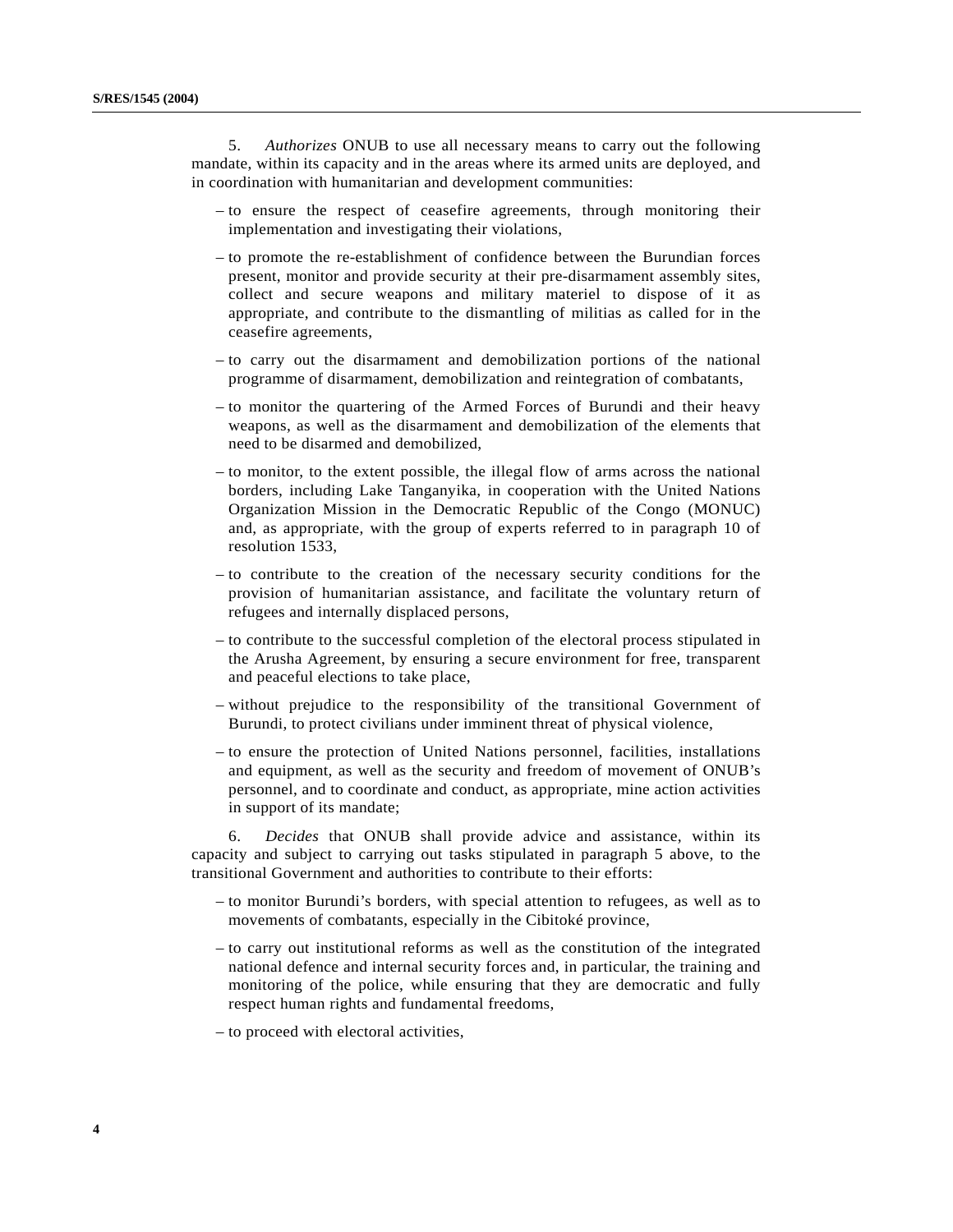- to complete implementation of the reform of the judiciary and correction system, in accordance with the Arusha Agreement,
- to ensure, in close liaison with the Office of the High Commissioner for Human Rights, the promotion and protection of human rights, with particular attention to women, children and vulnerable persons, and investigate human rights violations to put an end to impunity;

7. *Decides further* that ONUB shall cooperate with the Government and authorities of Burundi, as well as their international partners, to ensure the coherence of their work, in assistance to the Government and authorities of Burundi in:

- extending State authority and utilities throughout the territory, including civilian police and judicial institutions,
- carrying out the national programme of disarmament, demobilization and reintegration of combatants and members of their families, including those coming from the territory of the Democratic Republic of the Congo, in liaison with the Government of this country and MONUC, and with particular attention to the specific needs of women and children;

8. *Requests* the Secretary-General, through his Special Representative for Burundi, to conduct all the activities of the United Nations system in Burundi and to facilitate the coordination with other national, regional and international actors, in particular the African Union, of activities in support of the transition process, while ensuring that ONUB's personnel give special attention to issues related to gender equality, as well as to the specific needs of children;

9. *Requests further* the Secretary-General to conclude agreements with States neighbouring Burundi to enable ONUB forces to cross their respective borders in pursuit of armed combatants, as may be necessary while carrying out their mandate;

10. *Requests* the transitional Government of Burundi to conclude a status-offorces agreement for ONUB with the Secretary-General within thirty days of the adoption of this resolution, taking into consideration General Assembly resolution 58/82 on the scope of legal protections under the Convention on the Safety of United Nations and Associated Personnel, and *notes* that, pending the conclusion of such an agreement, the model status-of-forces agreement for peacekeeping operations of 9 October 1990 (A/45/594) shall apply provisionally;

11. *Requests* all parties to cooperate fully with the deployment and operations of ONUB, in particular by ensuring the safety and freedom of movement of United Nations and associated personnel, as well as the personnel of humanitarian, development and aid organizations, throughout the territory of Burundi;

12. *Recalling* its resolution 1502 of 26 August 2003, reaffirms the obligation of all parties to comply fully with the rules and principles of international humanitarian law applicable to them related to the protection of humanitarian and United Nations personnel, and also urges all those concerned to allow full unimpeded access by humanitarian personnel to all people in need of assistance as set forth in applicable international humanitarian law;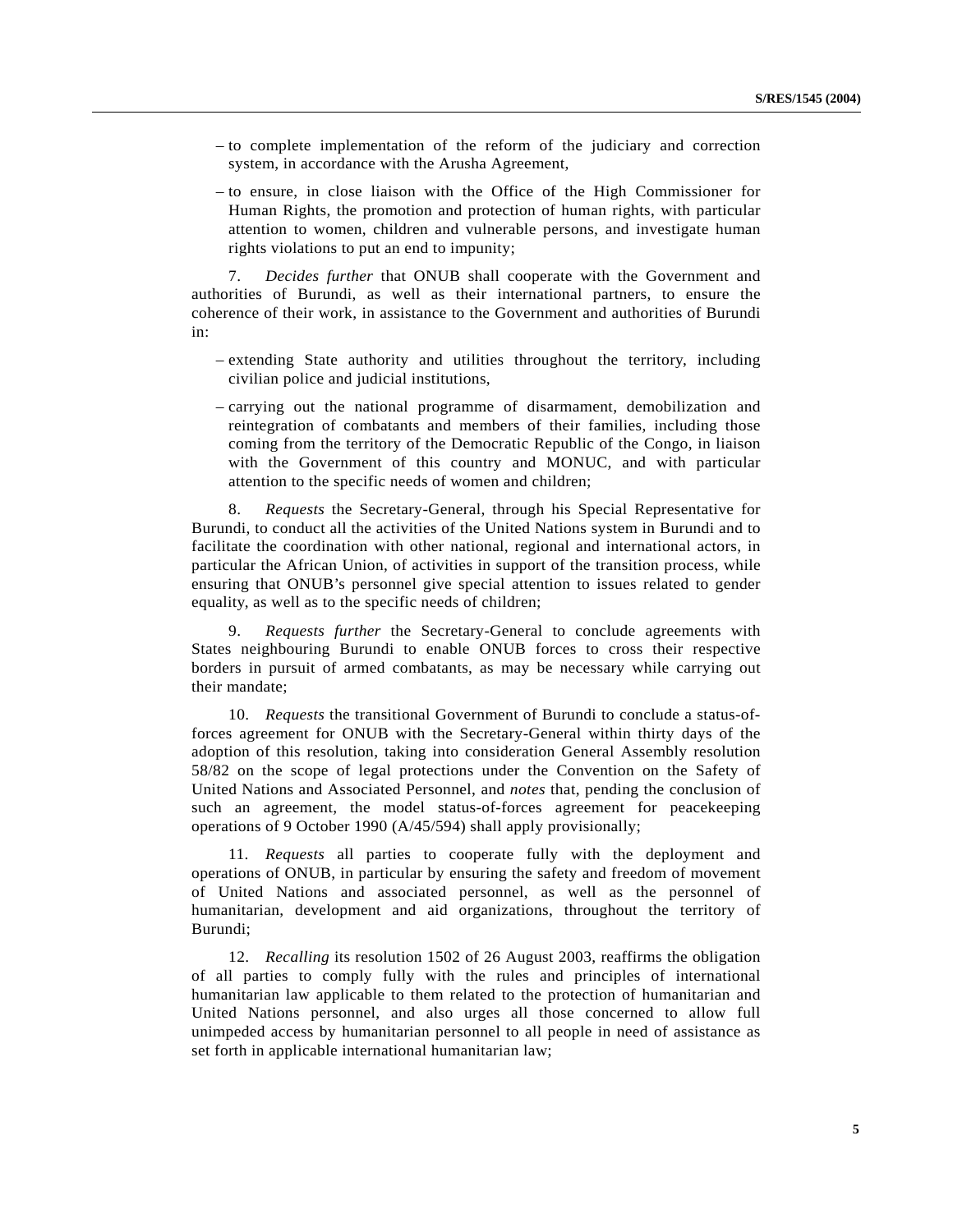13. *Requests* all parties and concerned States to facilitate the voluntary, safe and sustainable return of refugees and internally displaced persons, and to cooperate fully to this end with ONUB and the relevant international organizations;

14. *Underlines* the need for ONUB to have at its disposal an effective public information capacity, including through local and national radio, television and newspaper channels, to promote understanding of the peace process and the role of ONUB among local communities and the parties;

15. *Stresses* the importance of the full and unconditional implementation of the Arusha Agreement, and *demands* that all parties fulfil their obligations under this agreement, in order to allow the electoral process, in particular the legislative elections, to take place before 31 October 2004;

16. *Reaffirms* the need for all parties to complete in a timely manner the execution of the programme for regrouping and cantonment of combatants, and to begin implementing as soon as possible the programme to dismantle all armed groups, including the militias, and the disarmament, demobilization and reintegration programme, giving particular attention to the specific need of women and children, and to proceed as well in parallel with the restructuring of the armed forces and the internal security forces;

17. *Reaffirms also* the continued need to promote peace and national reconciliation and to foster accountability and respect for human rights in Burundi, and urges the Government of Burundi, specialized agencies, other multilateral organizations, civil society and Member States to accelerate their efforts to establish the Truth and Reconciliation Commission, as provided for in the Arusha Agreement;

18. *Expresses its deep concern* over the illicit flow of arms provided to armed groups and movements, in particular those which are not parties to the peace process under the Arusha Agreement, *calls upon* all States to halt such flow without prejudice to the Burundian national army and police forces whose integration is in progress, and *expresses* its intention to consider this issue further as soon as possible after the deployment of ONUB;

19. *Urges* the international financial institutions and the donor community to continue to contribute to the economic development of Burundi, in particular for the long term, including through the realization of pledges already made, to enable that country to achieve sustainable stability, and in order also to contribute to the wider stability of the region;

20. *Requests* the Secretary-General to ensure that his Special Representatives for Burundi and for the Democratic Republic of the Congo coordinate the activities of ONUB and MONUC, share military information at their disposal, in particular concerning cross-border movements of armed elements and arms trafficking, and pool their logistic and administrative resources, to an extent that does not affect the ability to carry out their respective mandates, in order to maximize efficiency and cost-effectiveness;

21. *Decides* that ONUB shall carry out its mandate in close cooperation with MONUC, in particular concerning monitoring and prevention of movements of combatants across the border between Burundi and the Democratic Republic of the Congo, as well as the implementation of the disarmament and demobilization programmes;